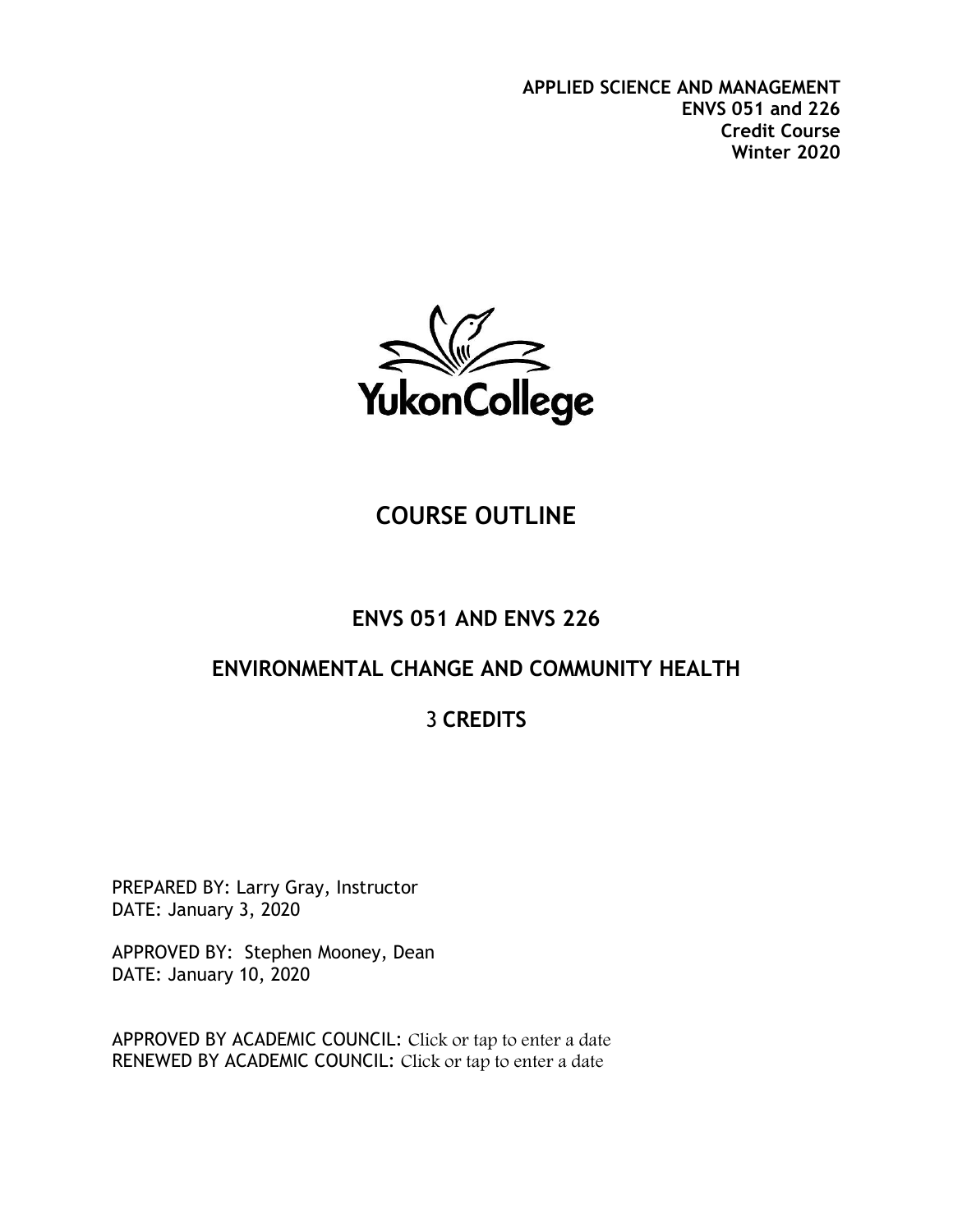**APPLIED SCIENCE AND MANAGEMENT ENVS 051 and 226 Credit Course Winter 2020**





This work is licensed under the Creative Commons Attribution-NonCommercial-ShareAlike 4.0 International License. To view a copy of this license, visit http://creativecommons.org/licenses/by-nc-sa/4.0/.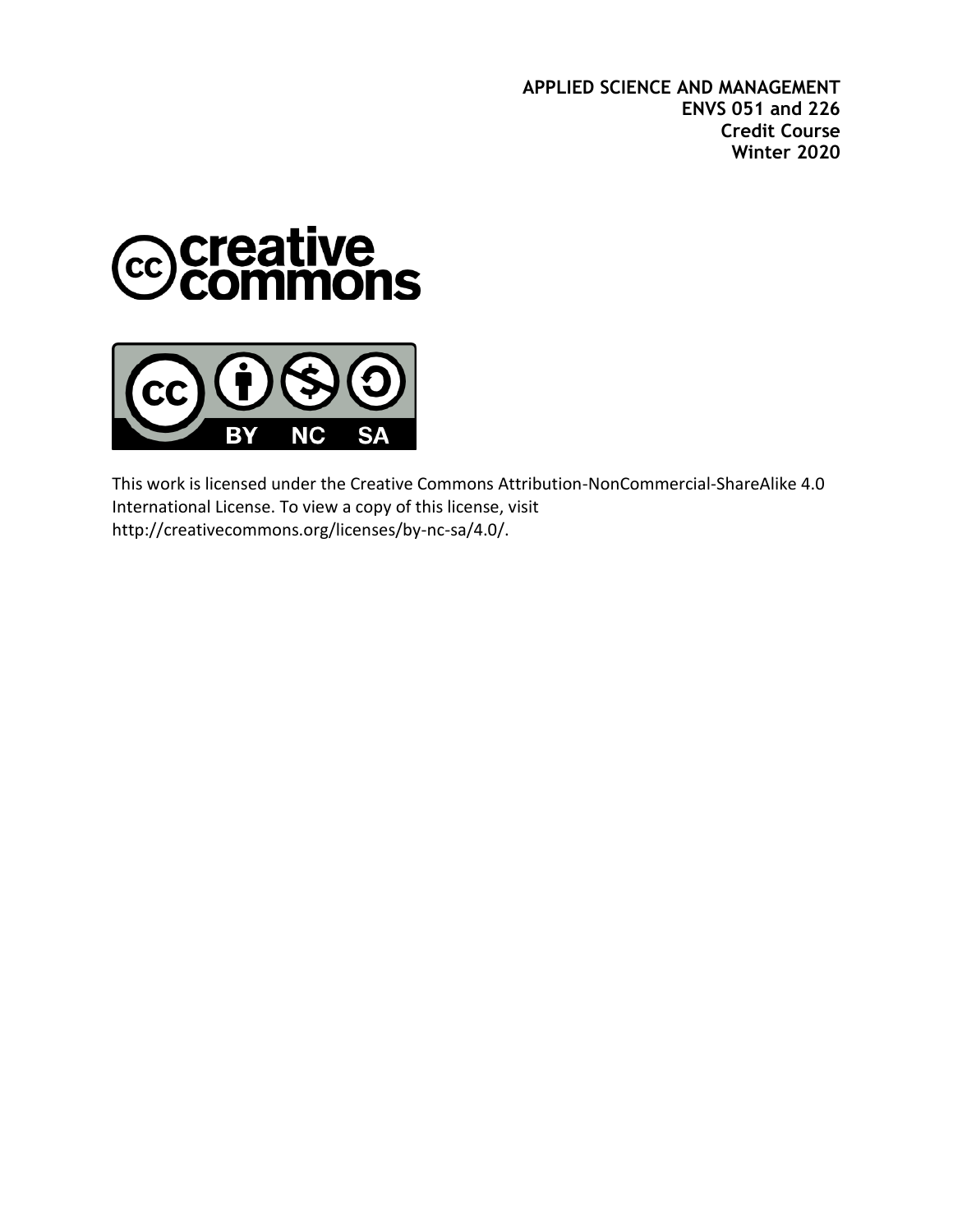## **ENVS 051 AND ENVS 226 ENVIRONMENTAL CHANGE & COMMUNITY HEALTH**

| <b>INSTRUCTOR: Larry Gray</b>    | OFFICE HOURS: Mon, Wed: 1-2:30 pm. |
|----------------------------------|------------------------------------|
| <b>OFFICE LOCATION: A2303</b>    | <b>CLASSROOM: A2601</b>            |
| E-MAIL: Igray@yukoncollege.yk.ca | TIME: T, Th. 1:00-2:30             |
| TELEPHONE: 867-456-8607          | DATES: Jan. 7-April 16             |

#### **COURSE DESCRIPTION**

This course (developed in collaboration with Canada's Northern Contaminants Program and Trent University) is complementary to ENVS 040z/ENVS 225z Environmental Change and Fish & Wildlife Health. It covers some of the same material in less depth but focuses more on the impacts of environmental changes such as environmental contaminants and climate change on human health. The course is relevant for all northerners, but particularly those interested in working in the health field. The importance of traditional food to the health of northerners, alternative models of health and wellness, and traditional versus modern diets are all discussed in light of the latest research results on contaminants and other environmental issues in the north. The new field of functional medicine is explored and interwoven with congruent ideas drawn from indigenous wisdom.

#### **PREREQUISITES**

None

#### **RELATED COURSE REQUIREMENTS**

#### **Attendance and Participation**

Attendance at all videoconference sessions is mandatory. Unexcused absences in excess of 10% of scheduled activities may result in withdrawal at the instructor's discretion

#### **EQUIVALENCY OR TRANSFERABILITY**

This course is new/newly developed/recently re-developed, and its transferability is still being evaluated. Receiving institutions always determine course transferability. Further information and assistance with transfers may be available from the School of X.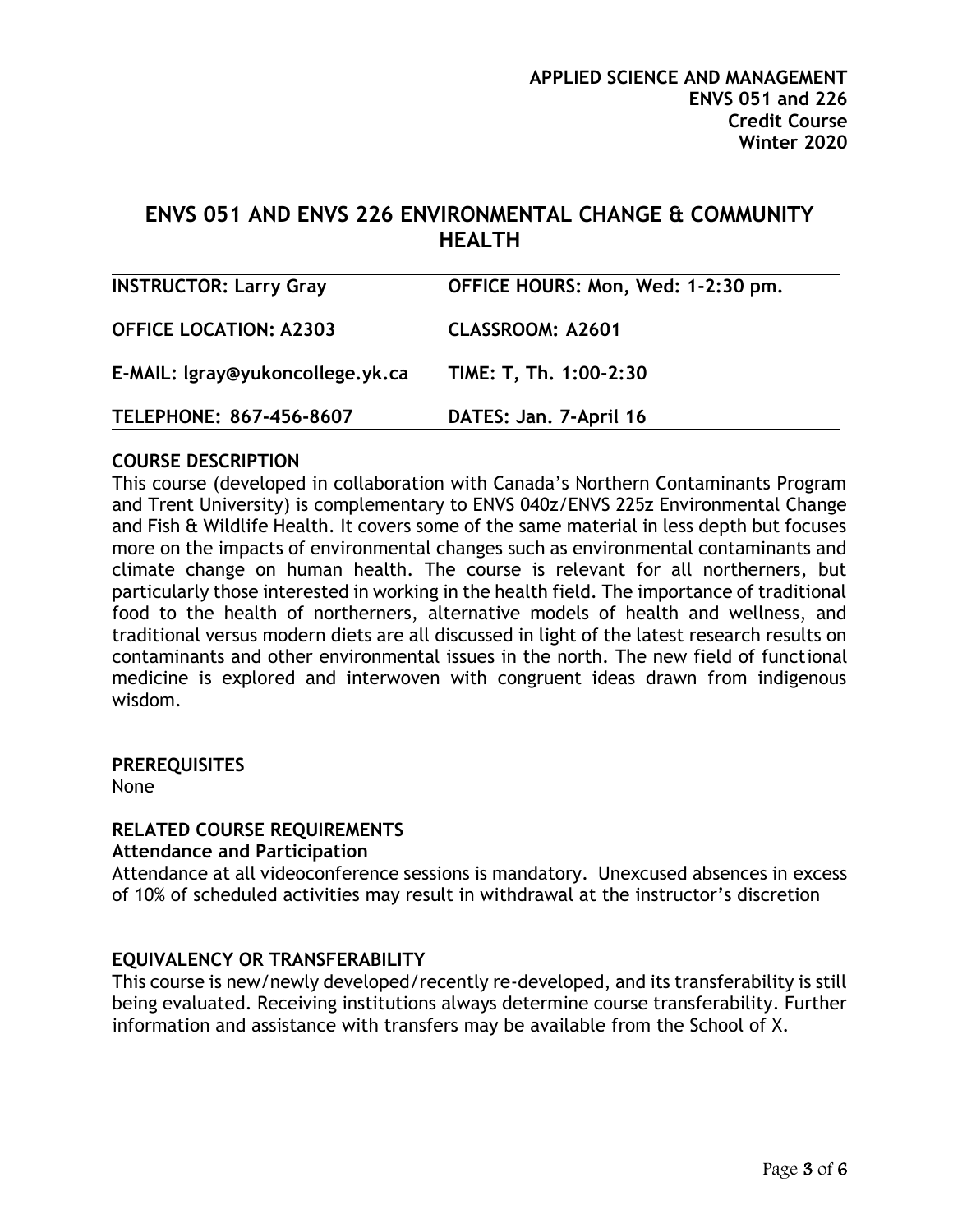#### **LEARNING OUTCOMES**

*Upon successful completion of the course, students will be able to:*

- *a. Recognize and appreciate the geographic and global scope of environmental changes, particularly, long-range contaminants, climate change and loss of biodiversity.*
- *b. Understand the holistic connections (spiritual, mental, physical and emotional) between the land and human health.*
- *c. Identify the traditional foods and fish and wildlife species that are consumed in the north and in the Yukon.*
- *d. Define what it means to be a healthy person and a healthy community.*
- *e. Identify community health issues in the student's home community.*
- *f. Understand functional medicine.*

#### **COURSE FORMAT**

Two lectures per week, films, guest speakers, podcasts, practical activities.

#### **ASSESSMENTS:**

Students will keep an ongoing journal and undertake a major research project.

#### **EVALUATION:**

| <b>ENVS 051</b> |      | <b>ENVS 226</b>             |      |
|-----------------|------|-----------------------------|------|
|                 |      |                             |      |
| Journal         | 45%  | Journal                     | 45%  |
| Poster          | 45%  | Paper, Poster, Presentation | 45%  |
| Participation   | 10%  | Participation               | 10%  |
| <b>TOTAL</b>    | 100% | <b>TOTAL</b>                | 100% |

#### **REQUIRED TEXTBOOKS AND MATERIAL**

There is no textbook. The instructor will provide course materials.

#### **ACADEMIC AND STUDENT CONDUCT**

Information on academic standing and student rights and responsibilities can be found in the current Academic Regulations that are posted on the Student Services/ Admissions & Registration web page.

#### **PLAGIARISM**

Plagiarism is a serious academic offence. Plagiarism occurs when a student submits work for credit that includes the words, ideas, or data of others, without citing the source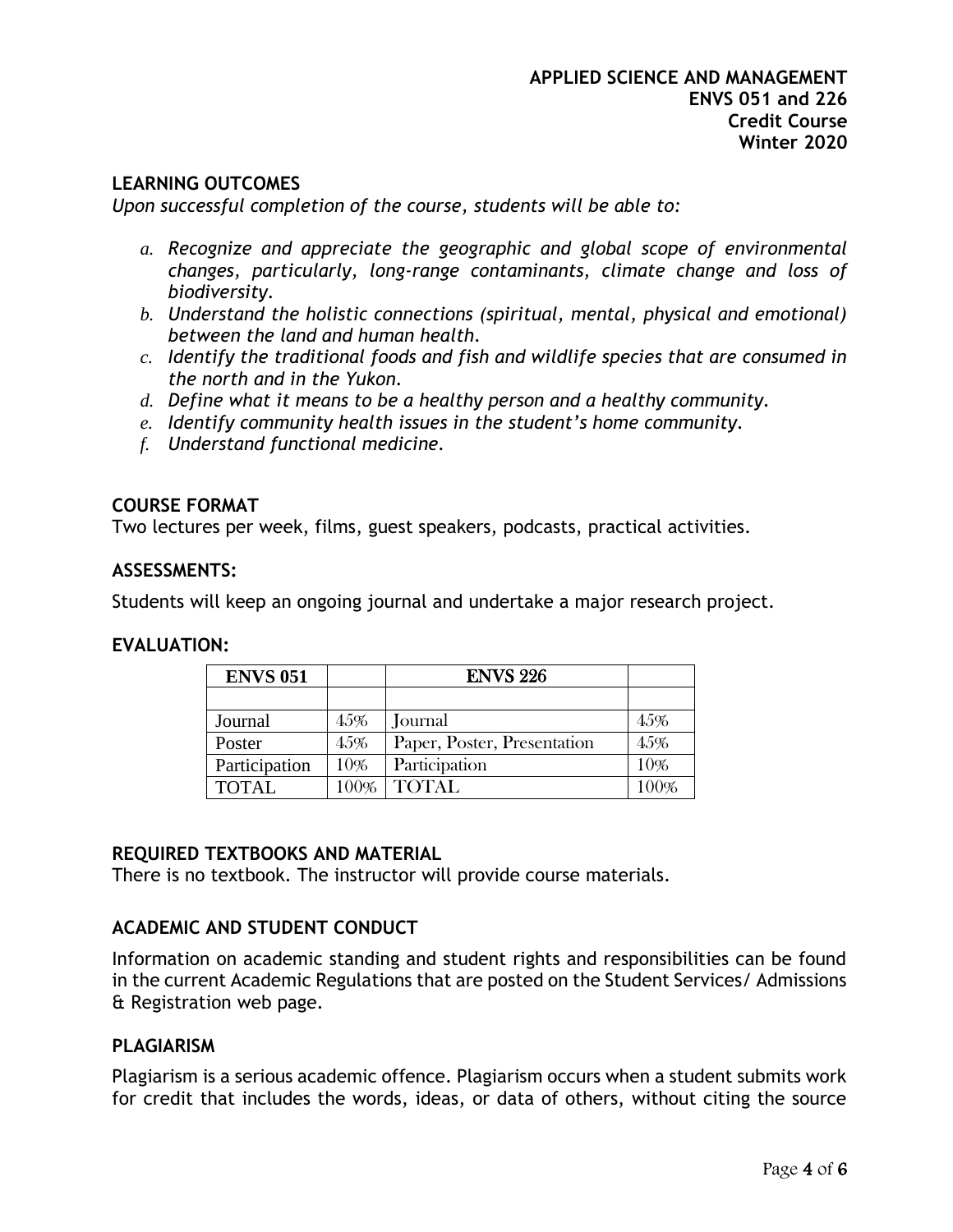from which the material is taken. Plagiarism can be the deliberate use of a whole piece of work, but more frequently it occurs when students fail to acknowledge and document sources from which they have taken material according to an accepted manuscript style (e.g., APA, CSE, MLA, etc.). Students may use sources which are public domain or licensed under Creative Commons; however, academic documentation standards must still be followed. Except with explicit permission of the instructor, resubmitting work which has previously received credit is also considered plagiarism. Students who plagiarize material for assignments will receive a mark of zero (F) on the assignment and may fail the course. Plagiarism may also result in dismissal from a program of study or the College.

#### **YUKON FIRST NATIONS CORE COMPETENCY**

Yukon College recognizes that a greater understanding and awareness of Yukon First Nations history, culture and journey towards self-determination will help to build positive relationships among all Yukon citizens. As a result, to graduate from ANY Yukon College program, you will be required to achieve core competency in knowledge of Yukon First Nations. For details, please see [www.yukoncollege.yk.ca/yfnccr.](http://www.yukoncollege.yk.ca/yfnccr)

#### **ACADEMIC ACCOMMODATION**

Reasonable accommodations are available for students requiring an academic accommodation to fully participate in this class. These accommodations are available for students with a documented disability, chronic condition or any other grounds specified in section 8.0 of the Yukon College Academic Regulations (available on the Yukon College website). It is the student's responsibility to seek these accommodations. If a student requires an academic accommodation, he/she should contact the Learning Assistance Centre (LAC): lac@yukoncollege.yk.ca.